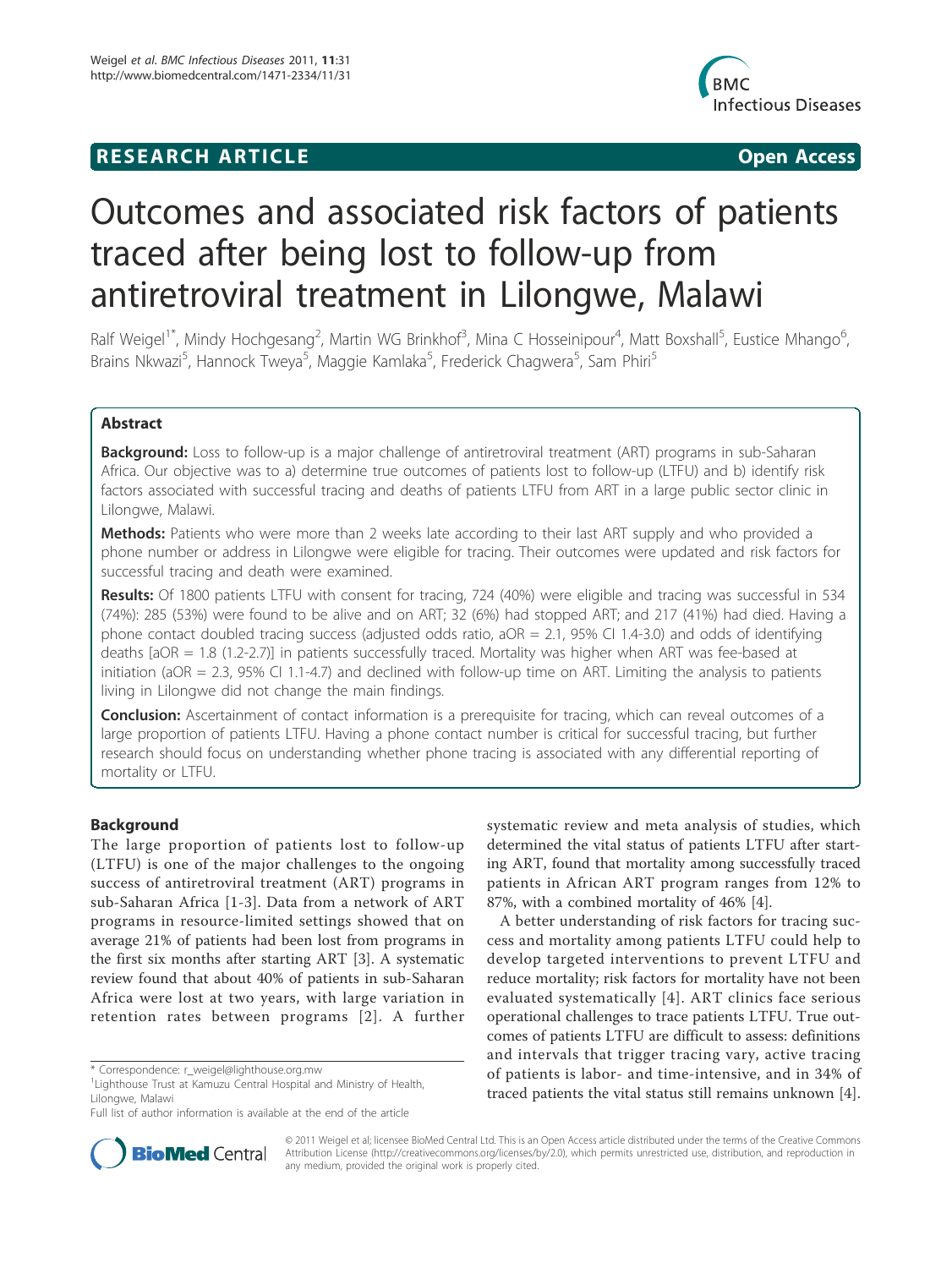Different tracing methods and their success rates are poorly described. Confronted with this, ART-clinics in settings with high demand for ART but with limited human resources may decide to focus on equipping patients initiating ART with good knowledge about adherence rather than investing limited resources in efforts to follow-up mobile patients in their communities [5].

In 2003, adult HIV prevalence in Malawi was estimated at 11.4% and about 240,000 people were in need of ART [6]. In response, Malawi's free national ART program started in June 2004 as a generalized public health approach [7-9]. To improve ART adherence and program retention, the national ART guidelines recommend "frontloading" patients with information on the implications of ART treatment before initiation, encouraging peer support by a family member or designated guardian, and methodical documenting patient's outcomes at every visit [10-12]. By the end of 2005 mortality and loss to follow-up (defined as patients not seen in the clinic for more than 60 days after anticipated expire of individual drug supply) in the national cohort was 10% and 8%, respectively [13].

In 2005, at the height of rapid scale-up of ART in Malawi, we set out to determine the true outcomes of patients LTFU up from ART at Lighthouse, a major provider of HIV-related services for adults and children in Malawi, and to identify risk factors for successful tracing and death.

## Methods

## Setting

The Lighthouse Trust (Lighthouse) is part of Kamuzu Central Hospital, the tertiary health facility of Malawi's central region within the capital Lilongwe and has offered HIV counseling and testing, clinical and homebased care since 2002 [14]. From 2002 to 2004, Lighthouse was the only public-sector ART clinic for the central and northern region and about 60 patients started each month on a fee-basis ("paying period"). In June 2004, the Ministry of Health opened 60 ART clinics in the public sector throughout Malawi, and Lighthouse began offering free ART, with a target of starting 150 new patients on ART per month.

## Registration, ART-initiation and follow-up

Lighthouse has maintained electronic data for all initial and follow-up visits since its inception. Details of procedures for clinic registration and ART initiation during the "paying period" have been described elsewhere [15]. In line with the 2003 national ART-guidelines, Lighthouse implemented standardized procedures for patient management and monitoring[10]. In short, HIV-infected patients register at the clinic with name, age, sex, place

of residence, phone number and are asked consent to be contacted if they miss their appointment. After registration, clinicians treat active opportunistic diseases and provide cotrimoxazole prophylaxis. Patients in WHO stage 3 and 4 or with a CD4 count of below 200 cells/μl (until 2005) or below 250 cells/μl (from 2006) are eligible for ART. For children (as defined as persons 0-14 years old at the time of ART initiation) the age-dependent absolute CD4 count value thresholds for severe immunosuppression were used. The majority of children started at an age, when adult normal values are reached. To initiate ART, patients are required to attend a group education session and then are started on a fixed dose combination regimen of d4T/3TC/NVP with a two week lead-in phase. Thereafter, patients are seen monthly and receive an ART supply for 30 days. Pill counts are recorded at each visit to assess adherence. Appointments are given according the remaining pills and the new supply. After attending a refresher adherence counseling session, patients are eligible to receive a supply for 60 days and visit the clinic every 2 months. If acutely ill, patients are referred to Kamuzu Central Hospital wards. Clinic staff updates outcomes on the patient master card at every visit and the ART register is updated at least quarterly.

## Study population and data collection

Between August and December 2005 we actively traced patients LTFU, i.e. patients who were at least two weeks late for a scheduled appointment according to their last ART supply. We thus included patients with shorter delays than 60 days proposed by the Malawian national program guidelines as to evaluate the effect of earlier tracing on patient outcomes. The study population was restricted to all patients ever starting ART at the Lighthouse clinic until  $31<sup>st</sup>$  of May 2005. We verified contact information (phone and place of residence) and whether patients consented for external tracing; Lighthouse began collecting this contact information in May 2004, so patients already LTFU by this time were not traced. We excluded patients living outside Lilongwe city without a phone number, patients living within Lilongwe city but without address and phone number and those who did not consent for tracing.

Using the list of eligible patients, Kamuzu Central Hospital death registry was cross-checked for Lighthouse patients and their date of death, and the ART register at Mzuzu Central Hospital in the northern region of Malawi, which opened its ART clinic shortly before start of the study, was searched for Lighthouse patients LTFU whose transfer out was not registered.

Study assistants contacted the patients, family members or contact persons by phone or in-person. A brief survey instrument was used to collect vital status and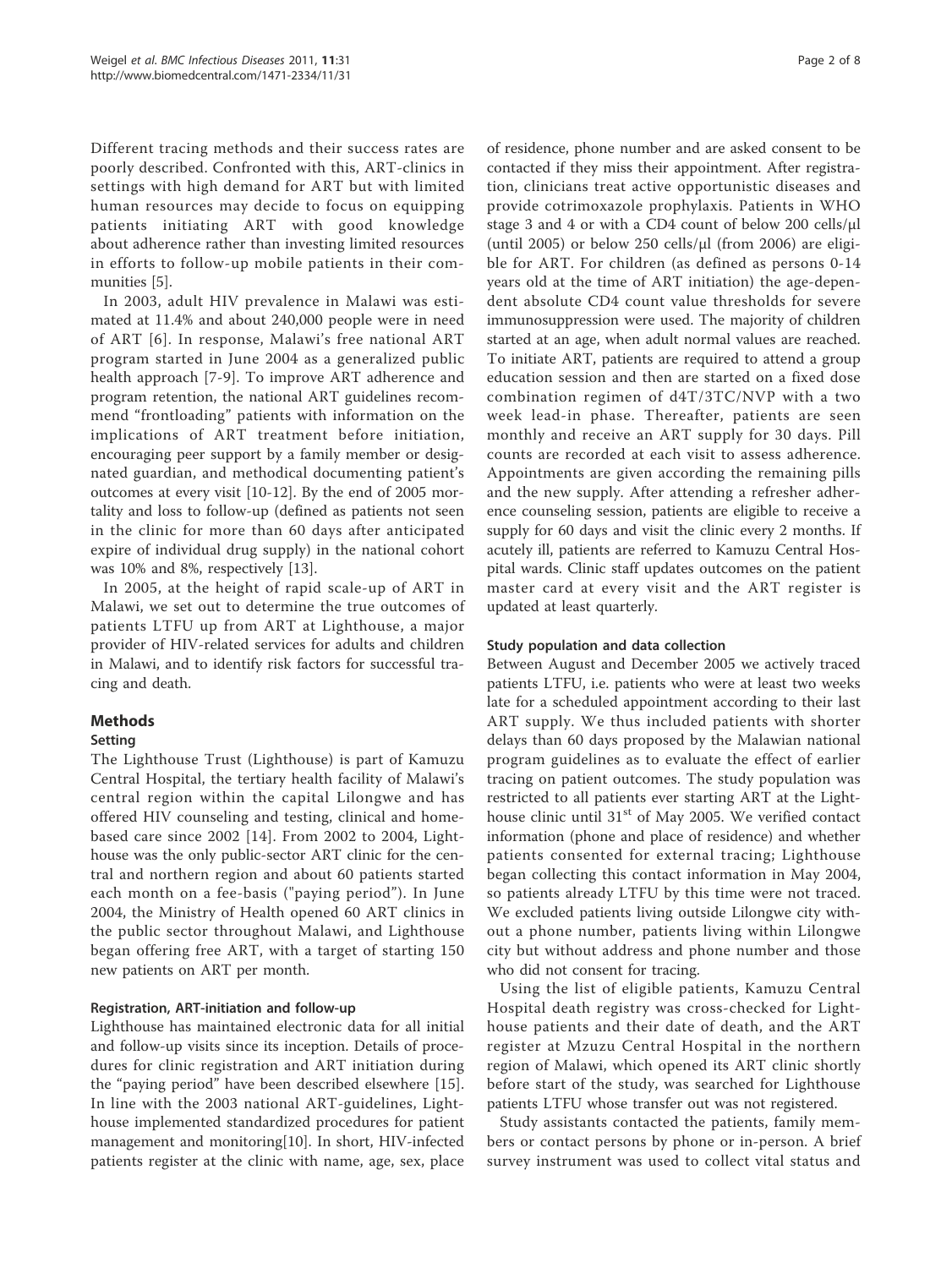relevant information on current ART use, current site of care, or date of death. All study data were collected on paper forms and subsequently entered into an electronic database.

#### Statistical analysis

We used descriptive analyses to examine demographic and clinical characteristics and tracing history of patients LTFU and their outcomes. Outcomes were classified as patient alive, died or untraceable. Patients found alive were further categorized as on ART, transferred out to another ART program or having stopped ART.

We performed logistic regression for both successful tracing and mortality among successfully traced patients to determine risk factors for these outcomes and, in a second step, performed a sensitivity analysis restricted to patients living in Lilongwe. Predictor variables for both models included gender, age at start of ART (in years; groups 15- 29; 30-39; 40-49; ≥ 50), time period of starting of ART (2 groups: until June 2004, paying for ART; June 2004 or later, free ART), reason for starting ART (4 groups: low CD4 count; WHO stage 3; WHO stage 4; other or unknown), follow-up time from start of ART until the last patient contact (time of last visit in months: no follow-up; 1-6; 7-12; 13 or later) and providing a telephone contact. We evaluated adjusted odds ratios that were mutually adjusted for all other predictor variables.

The day and month of death was commonly unknown for patients who were traced outside of the health facilities. To evaluate mortality rates since ART initiation in patients LTFU with known outcomes (i.e., those traced successfully) we performed sensitivity analysis by stepwise increasing the presumed date of death by 3 months between one day after the last contact date and the date of successful tracing for that patient. Under these different scenarios we evaluated mortality among successfully traced patients using Kaplan-Meier analysis over months 1 to 12 and months 13 to 24. Rates are expressed in deaths per 100 person-years. All analyses were done using Stata (version 10.1; Stata Corporation, College Station, Texas, USA).

## Ethical approval

The study has ethical approval from the National Health Science Research Committee (NHSRC), the national ethics committee in Malawi. General measures were provided in all ART facilities to ensure patient confidentiality, consent for HIV testing and counseling, and support for those who received a positive HIV test result. Data collected for this study did not include personal identifiers. Since the study was partly funded by the U.S. Centers for Disease Control and Prevention (CDC) and involved a co-investigator from CDC, the protocol had to undergo ethics review by CDC. As the study design and purpose aims at evaluating and improving services, it was approved and classified as program evaluation, a type of public health non-research according to CDC regulations [16].

#### Results

## Recruitment of study participants, baseline characteristics and outcomes of patients lost to follow-up

Until 31<sup>st</sup> May 2005, 3846 patients had ever started ART at the Lighthouse and 1840 (48%) were LTFU, of whom 1800 (98%) had given consent to tracing (Figure 1). For 1076 patients the contact address was outside Lilongwe and no phone contact was given or was within Lilongwe and neither phone number nor address was given. From the list of the patients remaining eligible for tracing, a review of records in Lilongwe and Mzuzu Central Hospitals revealed vital status of 93 patients, so that 631 patients had to be traced by outreach, either by phone or in-person. In total we thus evaluated outcomes of 724 patients LTFU that included 659 adults and 65 children less than 15 years of age, representing 40% (724/ 1800) of all patients LTFU who gave consent for tracing.

Table 1 describes the baseline demographic and clinical characteristics of the study population. Adults and children had a median age of 36 and 6 years, and the percentage of females was 53% and 43%, respectively. The median year of ART start was 2004 and start of

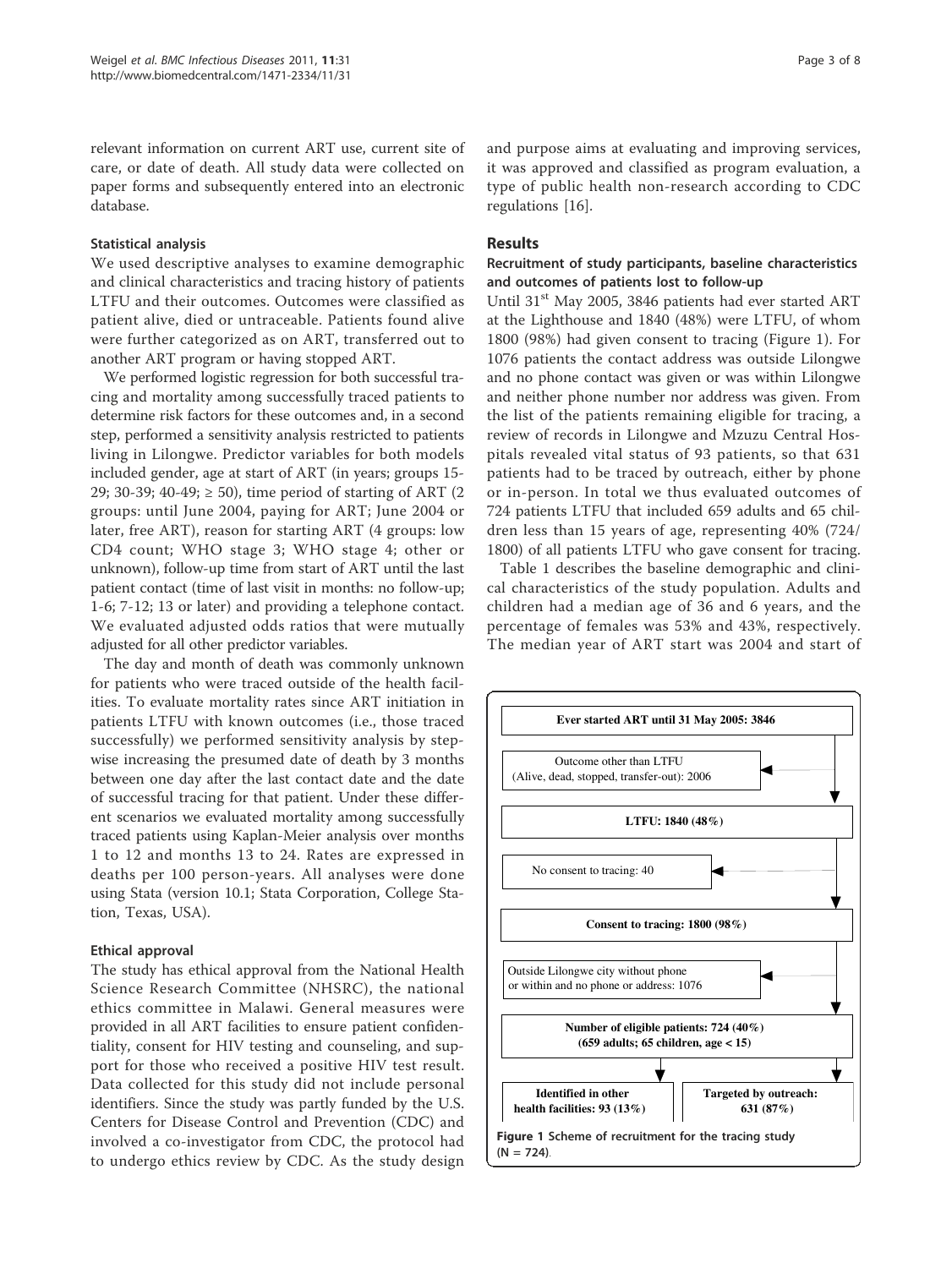| m                                                   |                      |                      |
|-----------------------------------------------------|----------------------|----------------------|
| Parameter                                           | <b>Adults</b>        | Children             |
| Number (% of total)                                 | 659 (91%)            | 65 (9%)              |
| Age (median, IQR)                                   | 36 (31-43)           | $6(3-10)$            |
| Number (%) of females                               | 351 (53%)            | 28 (43%)             |
| Year of ART start (median; range)                   | 2004 (2000-<br>2005) | 2004 (2002-<br>2005) |
| ART free of charge at start (after 10<br>June 2004) | 440 (67%)            | 52 (80%)             |
| CD4 at start of ART (median, IQR)*                  | 71 (22-141)          | 184 (28-423)         |
| Reason ART start                                    |                      |                      |
| Low CD4 count                                       | 72 (11%)             | 3(5%)                |
| WHO stage 3                                         | 444 (67%)            | 58 (89%)             |
| WHO stage 4                                         | 124 (19%)            | 3(5%)                |
| Transfer in                                         | 3 (0.5%)             | $O(0\%)$             |
| Not recorded                                        | 16 (2.5%)            | 1(1%)                |
| Days of follow up on ART (median, IQR)              | 73 (14-303)          | 92 (13-210)          |
| Number (%) by time period since start of ART        |                      |                      |
| No follow-up                                        | 109 (17%)            | 13 (20%)             |
| Months 1 to 6                                       | 331 (50%)            | 32 (49%)             |
| Months 7 to 12                                      | 78 (12%)             | 12 (19%)             |
| Months 13 or later                                  | 141 (21%)            | 8 (12%)              |
| Number $(\%)$ with telephone contact $\boxtimes$    | 307 (47%)            | 24 (37%)             |
| Residence in Lilongwe                               | 567 (86%)            | 58 (89%)             |

Table 1 Demographic and clinical characteristics of patients included in the tracing study  $(N - 724)$ 

\* missing in 30 adults and 3 children; ☎ home, cell and/or work phone.

ART was free of charge for most adults (67%) and children (80%). The median (IQR) baseline CD4 counts were 71 cells/μl (22-141) and 184 cells/μl (29-423) and the most common reason for ART start was WHO stage 3 in 67% and 89% of adults and children, respectively. The median (IQR) duration of follow-up in the ART-clinic was 73 days (14-303) and 92 days (13-210), and 67% and 69% of adults and children were LTFU within 6 months after ART start. Telephone contact was available for 47% of adults and 37% of children and 86% of adults and 89% of children were living in Lilongwe.

Of the 631 patients traced by outreach, 55 (9%) patients had two and 2 patients had three successive tracing attempts. Altogether, 389 (57%) tracing attempts were performed in-person and 299 (43%) by phone. First tracing attempts were successful in 61% of the in-person attempts (204/336) and 73% (214/295) by phone attempts. Tracing success declined from 66% (418/631) to 36% (20/55) from first to second tracing attempt (data not shown).

The updated outcomes after tracing are given in Table 2. In total, of those eligible for tracing, 534 (74%) patients LTFU were successfully traced. These included 486 adults and 48 children, of whom 201 (41%) and 16 (33%) respectively, were found to be dead. Among the 317 patients found to be alive, 285 (90%) were still on ART (157 at Lighthouse and 128 at another ART clinic) and 32 (10%) had stopped ART.

#### Page 4 of 8

#### Table 2 Success of tracing and outcomes in patients successfully traced

| Outcome                                                    | <b>Total</b> | <b>Adults</b> | Children |
|------------------------------------------------------------|--------------|---------------|----------|
| Overall                                                    | 724          | 659           | 65       |
| Successfully traced                                        | 534 (74%)    | 486 (74%)     | 48 (74%) |
| Found to have died<br>(% of those successfully)<br>traced) | 217 (41%)    | 201 (41%)     | 16 (33%) |
| For patients found to<br>be alive                          | 317          | 285           | 32       |
| On ART at Lighthouse<br>(% of alive)                       | 157 (50%)    | 135 (47%)     | 22 (69%) |
| Transfer-out, on ART<br>(% of alive)                       | 128 (40%)    | 127 (45%)     | 1(3%)    |
| Stopped ART<br>(% of alive)                                | 32 (10%)     | 23 (8%)       | 9(28%)   |

## Factors associated with successful tracing in adult patients

The percentage successfully traced was 81.4% and 67.0%  $(P < 0.001)$  for patients with and without a phone contact, respectively. Controlling for gender, age, treatment period, reason for start of ART and time of the last clinic visit from ART start, having a phone number doubled the odds of successful tracing (aOR 2.07, 95% CI: 1.42-3.01, P < 0.001) (Table 3). Other factors, including reasons for start of ART ( $P = 0.39$ ) and follow-up time until the last clinic visit ( $P = 0.94$ ) were not associated with tracing success. After restricting the analysis to patients living in Lilongwe the results stayed mostly the same and availability of a phone number remained the major risk factor (data not shown).

## Mortality and risk factors for mortality in successfully traced adults

Mortality rates in successfully traced patients between months 1 and 12 after start of ART were 58 (95% CI: 50-67), 50 (95% CI: 43-58) and 45 (95% CI: 38-53) per 100 person-years, when allowing a maximal time between the date of last visit and the presumed death date of 3, 6 and 9 months, respectively. Between months 13 and 24 the respective mortality rates were 19 (95% CI: 12-30), 20 (95% CI: 13-31) and 27 (95% CI: 19-39) per 100 person-years.

Table 4 shows the crude percentage mortality and adjusted odds ratios of death in relation to risk factors. The percentage of deaths was 64.6% in patients with no follow-up following ART initiation as compared to 50%, 16.7% and 19.8% in those with a last visit in months 1 to 6, months 7 to 12 and months 13 or later, respectively. The corresponding adjusted odds ratios were 0.55 (95% CI: 0.31-0.96), 0.073 (95% CI: 0.03- 0.18), and 0.058 (95% CI: 0.024-0.14), indicating declining mortality with increasing follow-up time ( $P < 0.0001$ ). The proportion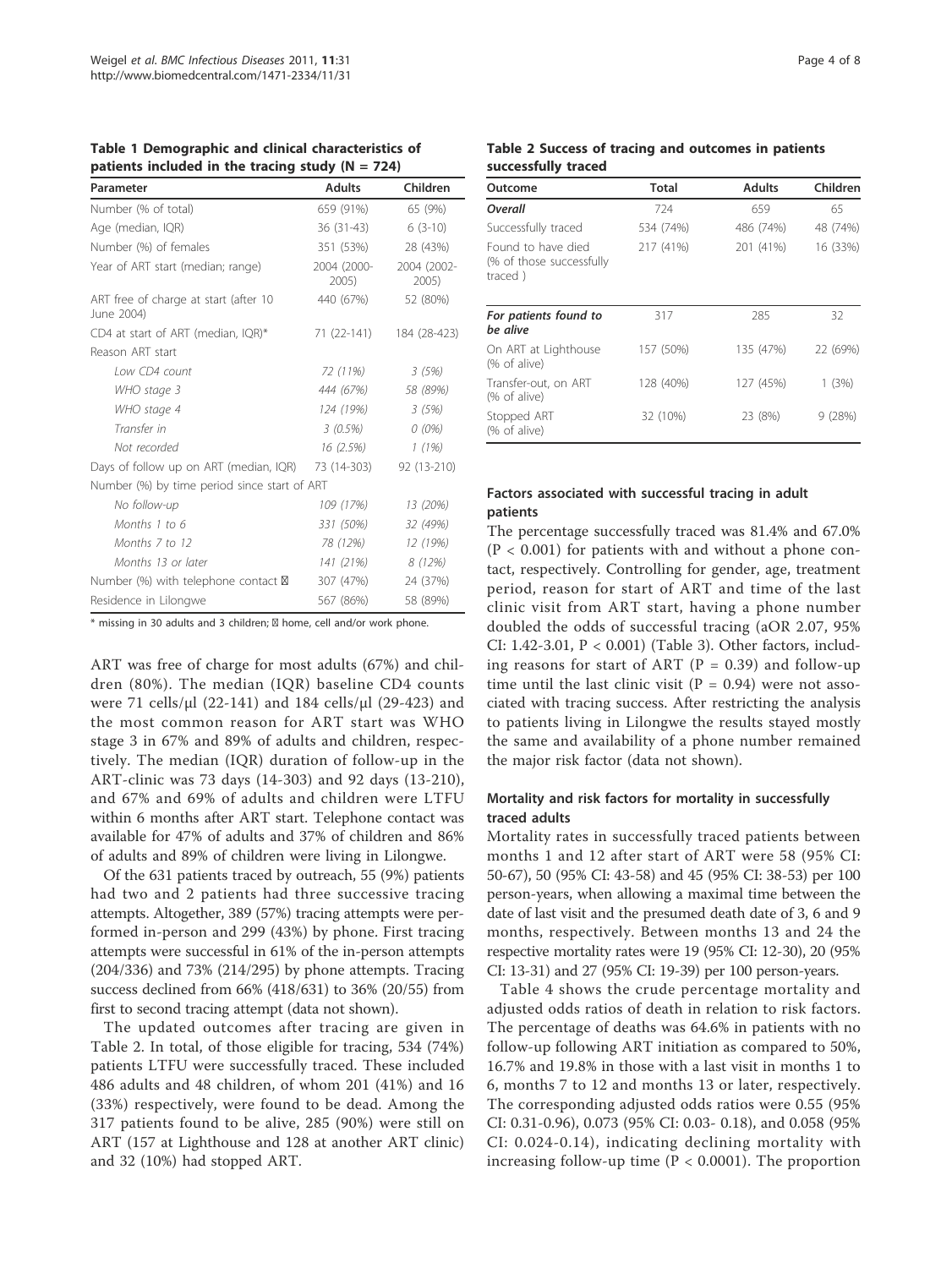| Parameter           | % traced<br>$(95\% \text{ Cl}^*)$ | <b>Adjusted</b><br>OR (95% CI) | P       |
|---------------------|-----------------------------------|--------------------------------|---------|
| Gender              |                                   |                                | 0.34    |
| Female              | 73.8 (68.9-78.3)                  | $1.20(0.83 - 1.73)$            |         |
| Male                | 73.7 (68.4-78.5)                  | 1                              |         |
| Age group           |                                   |                                | 0.11    |
| $15 - 29$           | $63.9(54.7-72.4)$                 | 1                              |         |
| 30-39               | 74.2 (68.7-79.2)                  | $1.59(0.99 - 2.55)$            |         |
| $40 - 49$           | 78.5 (72.0-84.1)                  | $1.91(1.12-3.24)$              |         |
| $\geq 50$           | 76.2 (63.8-86.0)                  | $1.71(0.83 - 3.5)$             |         |
| Reason start ART    |                                   |                                | 0.39    |
| Low CD4 count       | 72.2 (60.4-82.1)                  | 1                              |         |
| WHO stage 3         | 73.9 (69.5-77.9)                  | $1.15(0.64 - 2.04)$            |         |
| WHO stage 4         | 71.8 (63.0-79.5)                  | $1.07(0.54 - 2.12)$            |         |
| Other/unknown       | 89.5 (66.9-98.7)                  | $3.38$ (0.7-16.43)             |         |
| Time of last visit* |                                   |                                | 0.94    |
| No follow-up        | 72.5 (63.1-80.6)                  | 1                              |         |
| Months 1 to 6       | 71.3 (66.1-76.1)                  | $0.95(0.57 - 1.57)$            |         |
| Months 7 to 12      | 76.9 (66.0-85.7)                  | $0.92$ $(0.45 - 1.89)$         |         |
| Months 13 or later  | 78.7 (71.0-85.2)                  | $0.77$ $(0.34 - 1.74)$         |         |
| Telephone contact   |                                   |                                | < 0.001 |
| None                | 67.0 (61.9-71.9)                  | 1                              |         |
| Available           | 81.4 (76.6-85.6)                  | $2.07(1.42 - 3.01)$            |         |
| Treatment period    |                                   |                                | 0.13    |
| Paying              | 79.5 (73.5-84.6)                  | $1.66$ (0.85-3.23)             |         |
| Free ART            | 70.9 (66.4-75.1)                  | 1                              |         |

Table 3 Risk factors for successful tracing in adults lost to follow-up. Odds ratios are derived from logistic regression; P-values using likelihood ratio tests (N = 659)

# binomial exact 95% confidence interval.

\*Follow up time from start of ART until last patient visit.

of recorded deaths was higher among successfully traced patients with a phone contact (43.6%) as compared to those without a phone (39%; aOR 1.79, 95% CI: 1.19- 2.71,  $P = 0.005$ ). The adjusted odds of death were further higher among patients that initiated ART during the paying period as compared to the free period  $[aOR = 2.28]$  $(1.10-4.72)$ ;  $P = 0.022$ . Gender, age group and reason for start of ART were not strongly associated to the risk of death in successfully traced patients. The sensitivity analysis restricting to patients living in Lilongwe did not reveal major changes of the results and time of last visit since ART start and availability of a phone number remained the major risk factors for mortality among successfully traced adult patients (data not shown).

#### **Discussion**

Dedicated tracing studies of patients LTFU are an important instrument to improve quality of care as well as outcome evaluation of ART programs in sub-Saharan Africa. In the present study in Lilongwe, Malawi, only 40% of patients LTFU who gave consent could be traced since Table 4 Risk factors for mortality in adults lost to followup that were successfully traced. Odds ratios are derived from logistic regression; P-values using likelihood ratio tests  $(N = 486)$ 

| Parameter            | % Died<br>$(95\% \; \text{Cl}^+)$ | Adjusted<br>OR (95% CI)  | P        |
|----------------------|-----------------------------------|--------------------------|----------|
| Gender               |                                   |                          | 0.45     |
| Female               | $40.2$ $(34.1 - 46.4)$            | $0.85(0.56 - 1.29)$      |          |
| Male                 | 42.7 (36.2-49.4)                  | 1                        |          |
| Age group            |                                   |                          | 0.64     |
| $15 - 29$            | 42.3 (31.2-54.0)                  | 1                        |          |
| 30-39                | 41.0 (34.2-47.9)                  | $0.99(0.56 - 1.77)$      |          |
| $40 - 49$            | 38.0 (30.2-46.3)                  | $1.07(0.57 - 1.98)$      |          |
| $\geq 50$            | 52.1 (37.2-66.7)                  | $1.57$ (0.70-3.50)       |          |
| Reason start ART     |                                   |                          | 0.091    |
| Low CD4 count        | 28.8 (17.1-43.1)                  | 1                        |          |
| WHO stage 3          | 39.3 (34.6-45.5)                  | $1.28$ (0.63-2.58)       |          |
| WHO stage 4          | 56.2 (45.3-66.7)                  | 1.99 (0.88-4.52)         |          |
| Other/unknown        | 28.4 (10.3-55.9)                  | $0.55$ $(0.15 - 2.03)$   |          |
| Time of last visit * |                                   |                          | < 0.0001 |
| No follow-up         | 64.6 (53.0-75.0)                  | 1                        |          |
| Months 1 to 6        | 50.0 (43.4-56.6)                  | $0.55(0.31 - 0.96)$      |          |
| Months 7 to 12       | 16.7 (8.29-28.5)                  | $0.073$ $(0.030 - 0.18)$ |          |
| Months 13 or later   | 19.8 (12.9-28.5)                  | $0.058$ $(0.024 - 0.14)$ |          |
| Telephone contact    |                                   |                          | 0.005    |
| None                 | 39.0 (32.7-45.5)                  | 1                        |          |
| Available            | 43.6 (37.4-50.0)                  | 1.79 (1.19-2.71)         |          |
| Treatment period #   |                                   |                          | 0.022    |
| Paying               | 30.5 (23.7-37.9)                  | $2.28(1.10-4.72)$        |          |
| Free ART             | 47.4 (41.8-53.1)                  | 1                        |          |

# binomial exact 95% confidence interval.

\*Follow up time from start of ART until last patient visit.

‡ Adjusted odds ratio for treatment period is reversed from the crude odds ratio (crude  $OR = 0.49$ ), due to confounding by time of last visit (for detail, see Additional file 1).

contact information was not available for many and field tracing attempts outside Lilongwe were infeasible. However, outcomes were successfully updated in 74% of those traced. Among those successfully traced, 41% of adults and 33% of children had died, most commonly in the first six months following ART initiation. Among patients found to be alive, 92% of adults and 72% of children were still taking ART. The availability of a phone contact improved the chances of successful tracing and identifying outcomes in patients LTFU. As a result of this study, we introduced regular ascertainment of contact information for each patient at the first clinic visit, recommended patients living outside Lilongwe to register at ART clinics closer to their homes and are now able to successfully trace 85% of patients LTFU [17].

A recent systematic review and meta analysis of studies that traced patients LTFU to ascertain their vital status in sub-Saharan African ART programs, which included Lighthouse, showed that on average 46% of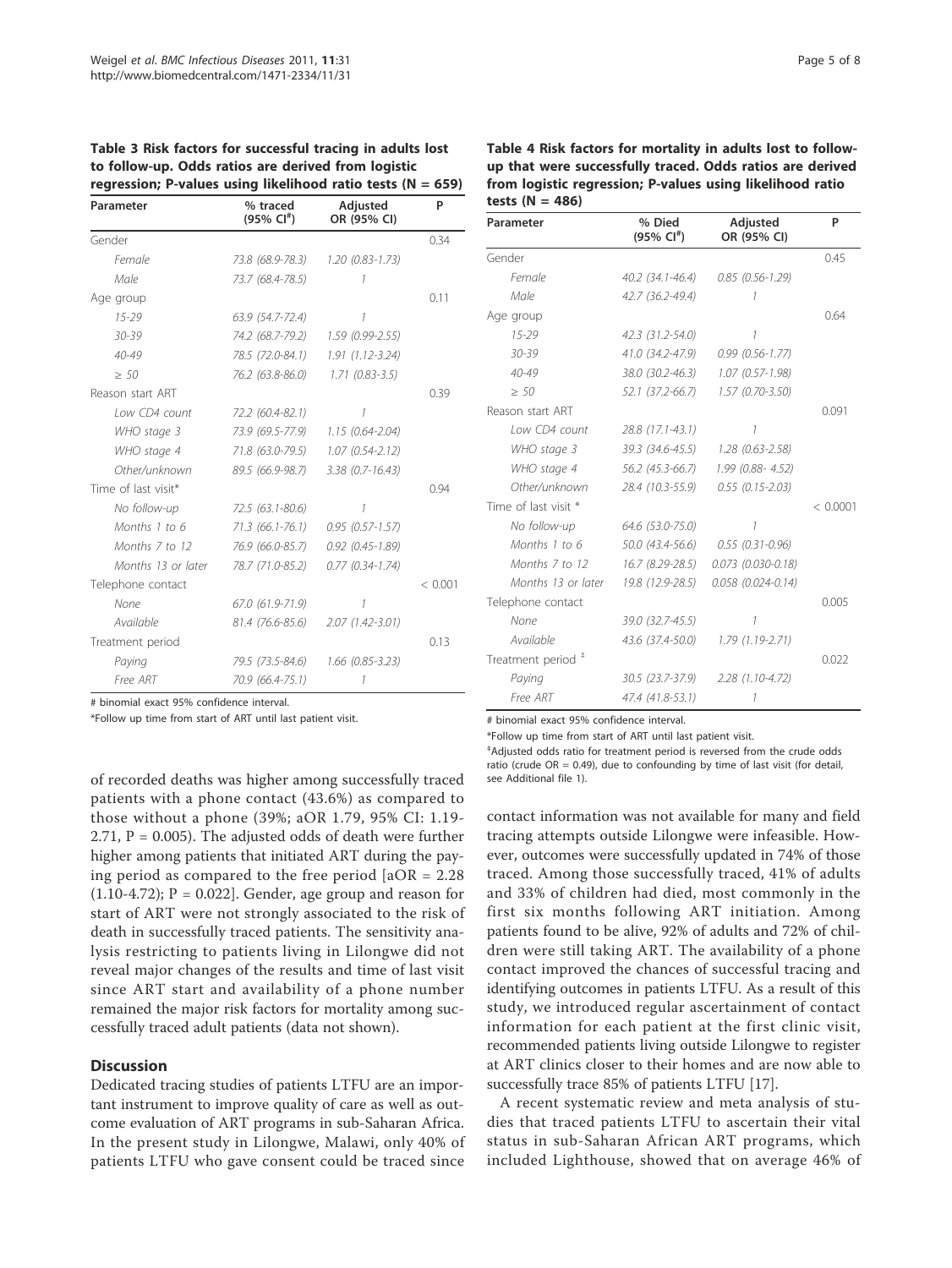those traced were found to have died [4]. The review also noted the scarcity of information on risk factors for successful tracing as well as death in patients LTFU as a major limitation of existing surveys. We identified short follow-up time on ART as the strongest predictor for high risk of death in successfully traced patients. Patients with no follow-up visit or a last visit in the first 6 months showed 50% to 65% mortality as compared to less than 20% mortality in those seen last after 6 months. In Uganda, deaths of patients LTFU were examined depending on the period from their last clinic visit and rates were highest early after the last visit (mortality of 115, 42 and 21 per 100 person years after 1, 2 to 6, and after 6 months since the last visit, respectively) [18]. These findings suggest that an earlier start of active tracing of patients that missed a scheduled visit date, especially when loss to follow occurred shortly after ART initiation, may help to reduce early mortality.

Studies examining associations between baseline characteristics and tracing success or death show conflicting results making targeted interventions to prevent LTFU more difficult. While we and others did not find a strong relation between age, sex and tracing success [18], in Zambia, a higher proportion of men were untraceable [19]. Advanced disease stage at baseline measured by WHO stage in our study or pre-ART CD4 count [18] were also not associated with tracing success. With respect to identifying mortality through tracing, Zambian patients who died were older, more likely to be TB/HIV co-infected, had lower BMI, advanced WHO stages and surprisingly, had higher CD4 count [19]. In contrast, advanced WHO stages were not associated with death among our patients LTFU and low CD4 count was associated with higher mortality of patients LTFU in Uganda [18]. Additionally, an earlier analysis of our dataset showed a lower median CD4 count in untraceable patients compared to traceable patients who died, and we hypothesized that many untraceable patients might have died in line with the Uganda findings [20].

Our study demonstrated that outcomes, including deaths, of patients LTFU can be found in records of other health facilities. Where death registries are operational, such as in South Africa, conclusive evidence on vital status of patients not found by active tracing can be retrieved from record linkage using unique patient identifiers [21,22]. Therefore, improved information transfer between facilities may prevent costly and timeconsuming tracing.

In our study, during first tracing attempts, phone tracing was more successful in revealing outcomes than infield tracing. The availability of a phone contact appears an effective way of identifying true outcomes of patients LTFU and was associated with mortality. However, tracing methods may ascertain outcomes differently.

On the phone, guardians may not want to admit that their patients have left the clinic, but will reveal that the patient has died. Likewise, survivors may be more likely to have changed their phone number leading to a failed phone tracing attempt, but not their home address thereby increasing the likelihood of being found alive through field tracing. Both scenarios could increase the proportion of deaths among successfully traced patients via phone compared to in-person field tracing, as observed in our study. A study from South Africa found that 46% of patients LTFU could not be contacted because of incomplete or missing contact details and highlights the difficulties of phone tracing in patients without a permanent residential address, such as sharing of one cell phone by the entire family and changing of phone numbers due to theft or expiration of the SIM card [23]. However, cell phone coverage is increasing in Malawi and positive experience using phones in patient follow-up may result in wider use [24]. Therefore, more information on advantages and limitations of different tracing methods is needed.

Our findings highlight the importance of maximizing the potential for early tracing, including soliciting of patient consent to be traced and maintaining current contact information for patients who consent to be traced. Tracing was possible in only 40% of our patients LTFU, but when attempted, the patient status was verified in 74%. Nearly all patients LTFU and found to be alive in our study were still taking ART; more than half of them in our facility. This may be partly related to the early initiation of tracing, after being 2-weeks late for appointment, in a substantial proportion of patients LTFU. Patients may accumulate leftover tablets from previous supplies without telling us, receive tablets from family members on ART or from other clinics, without our information- this needs to be explored further. As a result of the present study, the period for patients becoming eligible for tracing was extended to 3 weeks and the list of patients LTFU to be traced is now updated weekly within our routine services as to avoid unnecessary contacting of returning patients.

Our study has limitations. We traced only 40% of patients LTFU who consented. This sample may not be representative of all patients LTFU, as it includes only patients who had given consent for tracing, had provided contact information in Lilongwe or had a phone when living outside, and who were in care by May 2004 and beyond. With increasing delay between LTFU and tracing, patients or guardians may have been more difficult to contact, as contact information that can change over time was not regularly updated. Guardians may further forget details of patients' ART or may report outcomes they perceive desirable by the phone or field tracers, which could result in under-reporting of the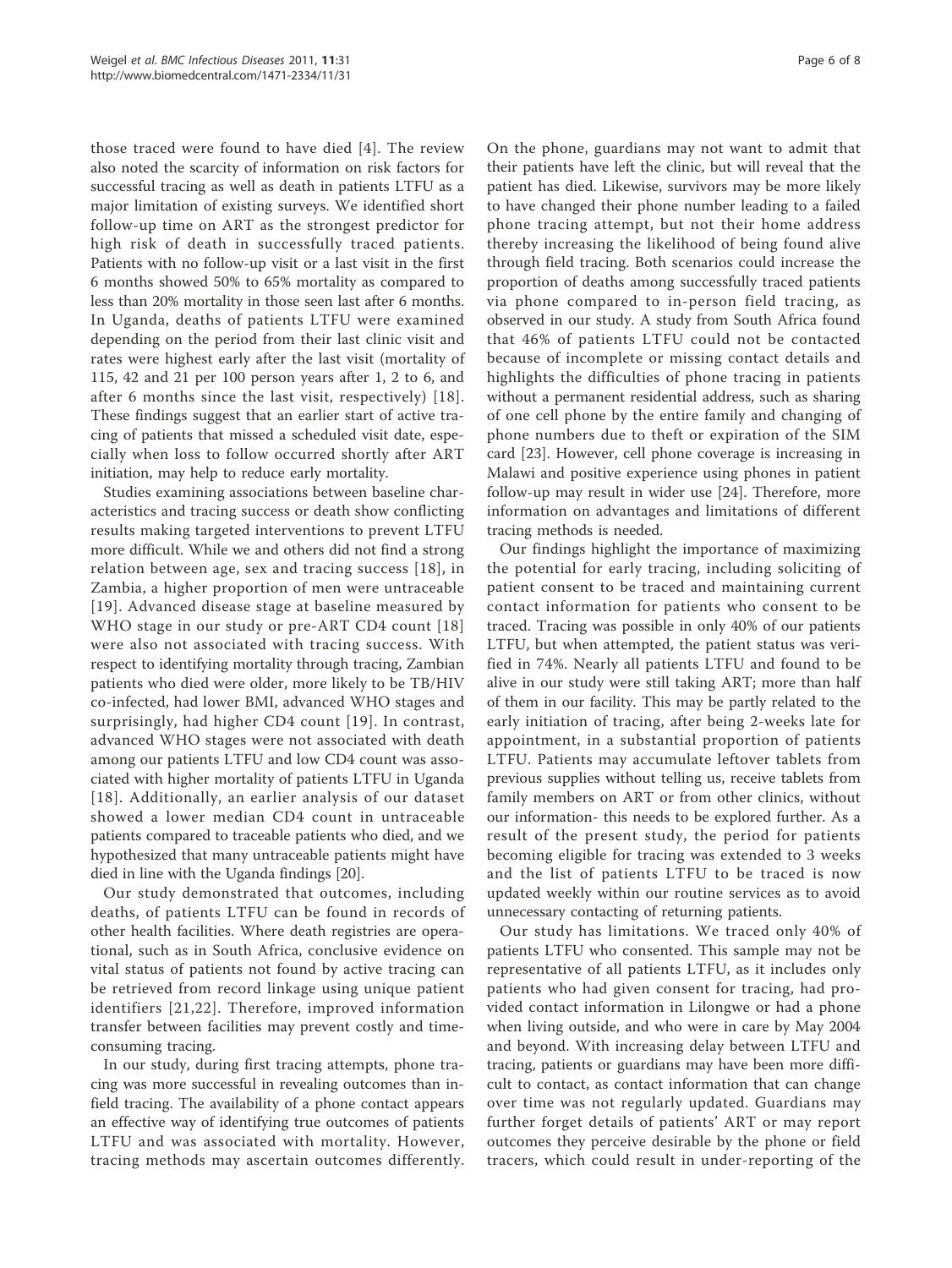outcome "stopping treatment". In addition, we did not analyze the period from LTFU and tracing to provide further information about the importance of this window period for tracing success and outcomes. Finally, few data on children LTFU in our sample prevented us from a separate analysis and more information is needed to examine the specific features in this age group.

## Conclusions

ART programs need to maintain current contact information of patients or guardians and should be aware of the limitations of the tracing method used. They should aim for early tracing after a missed appointment for ART pickup, especially if patients have recently started ART, including searching hospital records for patients LTFU. These interventions may increase the proportion of successfully traceable patients to return them back to care and reduce mortality; and improve overall program evaluation.

## Additional material

Additional File 1: Table presenting follow-up time from start of ART until last patient visit and mortality in adults lost to follow-up that were successfully traced and started ART in the paying (top part;  $N = 174$ ) and free ART period (lower part;  $N = 312$ ). The percentage of deaths declines with follow-up time in the paying (until 10<sup>th</sup> June 2004) as well as the free ART period (after  $10<sup>th</sup>$  June 2004), but given follow-up time from ART start until the last visit, mortality in the paying era is consistently higher. This is reflected in the adjusted OR for comparing paying with free treatment period of 2.28 (95% CI 1.10-4.72) in Table 4. The adjusted OR is reversed to the crude OR of 0.49, because of the reversed distribution of patient numbers over the Time-of-lastvisit- periods, which are associated with different rates of mortality.

#### Acknowledgements

We thank patients and staff at Lighthouse for supporting the study and Lisa Nelson and Amy Boore for critical reading of the manuscript.

#### Author details

<sup>1</sup> Lighthouse Trust at Kamuzu Central Hospital and Ministry of Health, Lilongwe, Malawi. <sup>2</sup>Centers for Disease Control and Prevention, Global AIDS Program, Lilongwe, Malawi (2004-2007); Maputo, Mozambique. <sup>3</sup>International epidemiological Databases to Evaluate AIDS (IeDEA), University of Bern, Institute of Social and Preventive Medicine, Division of International and Environmental Health, Bern, Switzerland and Swiss Paraplegic Research, Nottwil, Switzerland. <sup>4</sup>University of North Carolina Project Lilongwe, Private Bag A104, Lilongwe, Malawi. <sup>5</sup>Lighthouse Trust at Kamuzu Central Hospital, Lilongwe, Malawi. <sup>6</sup>Ministry of Health, Department of HIV/AIDS, Lilongwe, Malawi.

#### Authors' contributions

RW, MH, MCH, MB and SP designed and implemented the study. EM, MK and FC collected data. BN, HT and MB performed the data management. MB analyzed the data and contributed to data interpretation. RW wrote the manuscript with critical input from MB, MCH and MH. All authors approved the final manuscript.

#### Competing interests

The authors declare that they have no competing interests.

Received: 8 May 2010 Accepted: 27 January 2011 Published: 27 January 2011

#### References

- 1. Harries AD, Nyangulu DS, Hargreaves NJ, Kaluwa O, Salaniponi FM: Preventing antiretroviral anarchy in sub-Saharan Africa. Lancet 2001, 358:410-414.
- 2. Rosen S, Fox MP, Gill CJ: Patient retention in antiretroviral therapy programs in sub-Saharan Africa: a systematic review. PLoS Med 2007, 4: e298.
- 3. Brinkhof MW, Dabis F, Myer L, Bangsberg DR, Boulle A, Nash D, et al: Early loss of HIV-infected patients on potent antiretroviral therapy programmes in lower-income countries. Bull World Health Organ 2008, 86:559-567.
- 4. Brinkhof MW, Pujades-Rodriguez M, Egger M: Mortality of patients lost to follow-up in antiretroviral treatment programmes in resourcelimited settings: systematic review and meta-analysis. PLoS ONE 2009, 4:e5790.
- 5. Yu JK, Tok TS, Tsai JJ, Chang WS, Dzimadzi RK, Yen PH, et al: What happens to patients on antiretroviral therapy who transfer out to another facility? PLoS ONE 2008, 3:e2065.
- 6. National AIDS Commission: HIV and Syphilis Sero- Survey and National HIV prevalence and AIDS Estimates Report 2007. Ministry of Health and Population; 2007, The Republic of Malawi.
- 7. Harries AD, Libamba E, Schouten EJ, Mwansambo A, Salaniponi FM, Mpazanje R: Expanding antiretroviral therapy in Malawi: drawing on the country's experience with tuberculosis. BMJ 2004, 329:1163-1166.
- 8. Libamba E, Makombe SD, Harries AD, Schouten EJ, Yu JK, Pasulani O, et al: Malawi's contribution to "3 by 5": achievements and challenges. Bull World Health Organ 2007, 85:156-160.
- 9. Lowrance D, Filler S, Makombe S, Harries A, Aberle-Grasse J, Hochgesang M, et al: Assessment of a national monitoring and evaluation system for rapid expansion of antiretroviral treatment in Malawi. Trop Med Int Health 2007, 12:377-381.
- 10. HIV unit: Treatment of AIDS. Guidelines for the use of antiretroviral therapy in Malawi Ministry of Health, Malawi; 2003, [First Editon, October 2003].
- 11. HIV unit: Treatment of AIDS. Guidelines for the use of antiretroviral therapy in Malawi Ministry of Health, Malawi; 2006, [Second Editon, April 2006].
- 12. Libamba E, Makombe S, Mhango E, de Ascurra TO, Limbambala E, Schouten EJ, et al: Supervision, monitoring and evaluation of nationwide scale-up of antiretroviral therapy in Malawi. Bull World Health Organ 2006, 84:320-326.
- 13. HIV unit: ARV therapy in Malawi- Results up to 31st December 2005. Lilongwe, Malawi, Ministry of Health and Population; 2005.
- 14. Phiri S, Weigel R, Hosseinipour M, Boxshall M, Neuhann F: The Lighthousea centre for comprehensive HIV/AIDS treatment and care in Malawi. A case study. Perspectives and practice in antiretroviral treatment Geneva, WHO; 2004.
- 15. Hosseinipour MC, Neuhann FH, Kanyama CC, Namarika DC, Weigel R, Miller W, et al: Lessons learned from a paying antiretroviral therapy service in the public health sector at kamuzu central hospital, Malawi: 1-year experience. J Int Assoc Physicians AIDS Care (Chic III) 2006, 5:103-108.
- 16. Centers of Disease Control and Prevention, Department of health and human services: Distinguishing Public health research and Public health Nonresearch. [http://www.cdc.gov/od/science/integrity/docs/cdc-policydistinguishing-public-health-research-nonresearch.pdf].
- 17. Tweya H, Gareta D, Chagwera F, Ben-Smith A, Mwenyemasi J, Chiputula F, et al: Early active follow-up of patients on antiretroviral therapy (ART) who are lost to follow-up: the 'Back-to-Care' project in Lilongwe, Malawi. Trop Med Int Health 2010, 15(Suppl 1):82-89.
- 18. Geng EH, Bangsberg DR, Musinguzi N, Emenyonu N, Bwana MB, Yiannoutsos CT, et al: Understanding Reasons for and Outcomes of Patients Lost to Follow-Up in Antiretroviral Therapy Programs in Africa Through a Sampling-Based Approach. J Acquir Immune Defic Syndr 2009, 53:405-411.
- 19. Krebs DW, Chi BH, Mulenga Y, Morris M, Cantrell RA, Mulenga L, et al: Community-based follow-up for late patients enrolled in a district-wide programme for antiretroviral therapy in Lusaka, Zambia. AIDS Care 2008, 20:311-317.
- 20. Hochgesang M, Kuyenda A, Hosseinipour M, Phiri S, Weigel R, Mhango E, et al: Active Tracing of ART patients lost to follow up at Lighthouse shows that few 'stopped' treatment for their own reason, but many have died. XVI International AIDS conference, Toronto, Canada; 2006, Abstract TUPE0119.